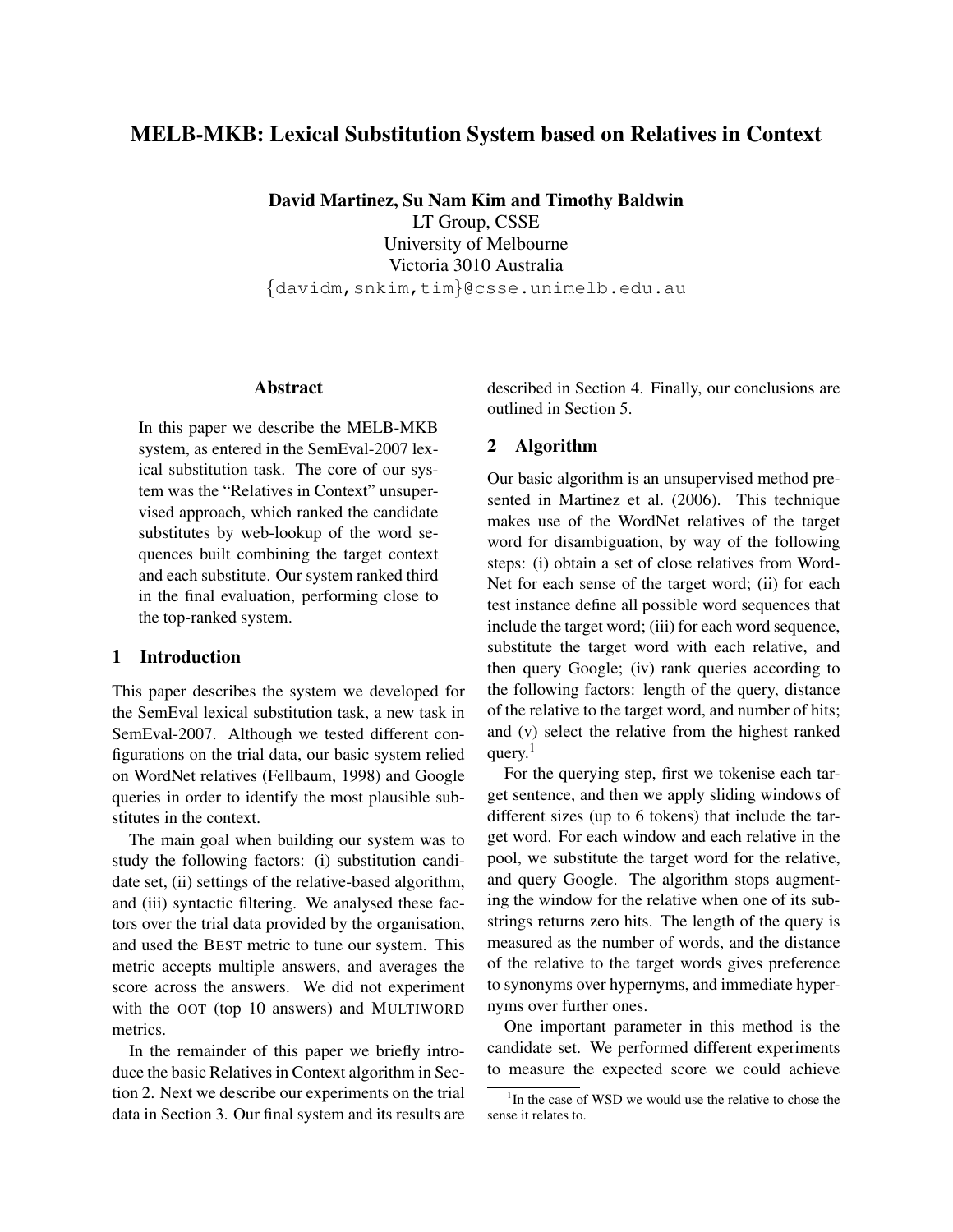from WordNet relatives, and the contribution of different types of filters (syntactic, frequency-based, etc.) to the overall result. We also explored other settings of the algorithm, such as the ranking criteria, and the number of answers to return. These experiments and some other modifications of the basic algorithm are covered in Section 3.

## 3 Development on Trial data

In this section we analyse the coverage of WordNet over the data, the basic parameter exploration process, a syntactic filter, and finally the extra experiments we carried out before submission. The trial data consisted on 300 instances of 34 words with gold-standard annotations.

### 3.1 WordNet coverage

The most obvious resource for selecting substitution candidates was WordNet, due to its size and availability. We used version 2.0 throughout this work. In our first experiment, we tried to determine which kind of relationships to use, and the coverage of the gold-standard annotations that we could expect from WordNet relations only. As a basic set of relations, we used the following: SYNONYMY, SIMILAR-TO, ENTAILMENT, CAUSE, ALSO-SEE, and INSTANCE. We created two extended candidate sets using immediate and 2-step hypernyms (hype and hype2, respectively, in Table 1).

Given that we are committed to using Word-Net, we set out to measure the percentage of goldstandard substitutes that were "reachable" using different WordNet relations. Table 1 shows the coverage for the three sets of candidates. Instancecoverage indicates the percentage of instances that have at least one of the gold-standard instances covered from the candidate set. We can see that the percentage is surprisingly low.

Any shortcoming in coverage will have a direct impact on performance, suggesting the need for alternate means to obtain substitution candidates. One possibility is to extend the candidates from Word-Net by following links from the relatives (e.g. collect all synonyms of the synonymous words), but this could add many noisy candidates. We can also use other lexical repositories built by hand or automatically, such as the distributional theusauri built

| <b>Candidate Set</b> | Subs. Cov.     | Inst. Cov.    |  |
|----------------------|----------------|---------------|--|
| basic                | 344/1152 (30%) | 197/300 (66%) |  |
| hype                 | 404/1152 (35%) | 229/300 (76%) |  |
| hype2                | 419/1152 (36%) | 229/300 (76%) |  |

Table 1: WordNet coverage for different candidate sets, based on substitute (Subs.) and instance (Inst.) coverage.

in Lin (1998). A different approach that we are testing for future work is to adapt the algorithm to work with wildcards instead of explicit candidates. Due to time constraints, we only relied on WordNet for our submission.

## 3.2 Parameter Tuning

In this experiment we tuned different parameters of the basic algorithm. First, we observed the data in order to identify the most relevant variables for this task. We tried to avoid including too many parameters and overfitting the system to the trial dataset. At this point, we separated the instances by PoS, and studied the following parameters:

Candidate set: From WordNet, we tested four possible datasets for each target word: basic-set, 1stsense (basic relations from the first sense only), hype (basic set and immediate hypernyms), and hype2 (basic set and up to two-step hypernyms).

Semcor-based filters: Semcor provides frequency information for WordNet senses, and can be used to identify rare senses. As each candidate is obtained via WordNet semantic relations with the target word, we can filter out those candidates that are related with unfrequent senses in Semcor. We tested three configurations: (1) no filter, (2) filter out candidates when the *candidate*-sense in the relation does not occur in Semcor, (3) and filter out candidates when the *target*-sense in the relation does not occur in Semcor. The filters can potentially lead to the removal of all candidates, in which case a back-off is applied (see below).

Relative-ranking criteria: Our algorithm ranks relatives according to the length in words of their context-match. In the case of ties, the number of returned hits from Google is applied. The length can be different depending on whether we count punctuation marks as separate tokens, and whether the word-length of substitute multiwords is included.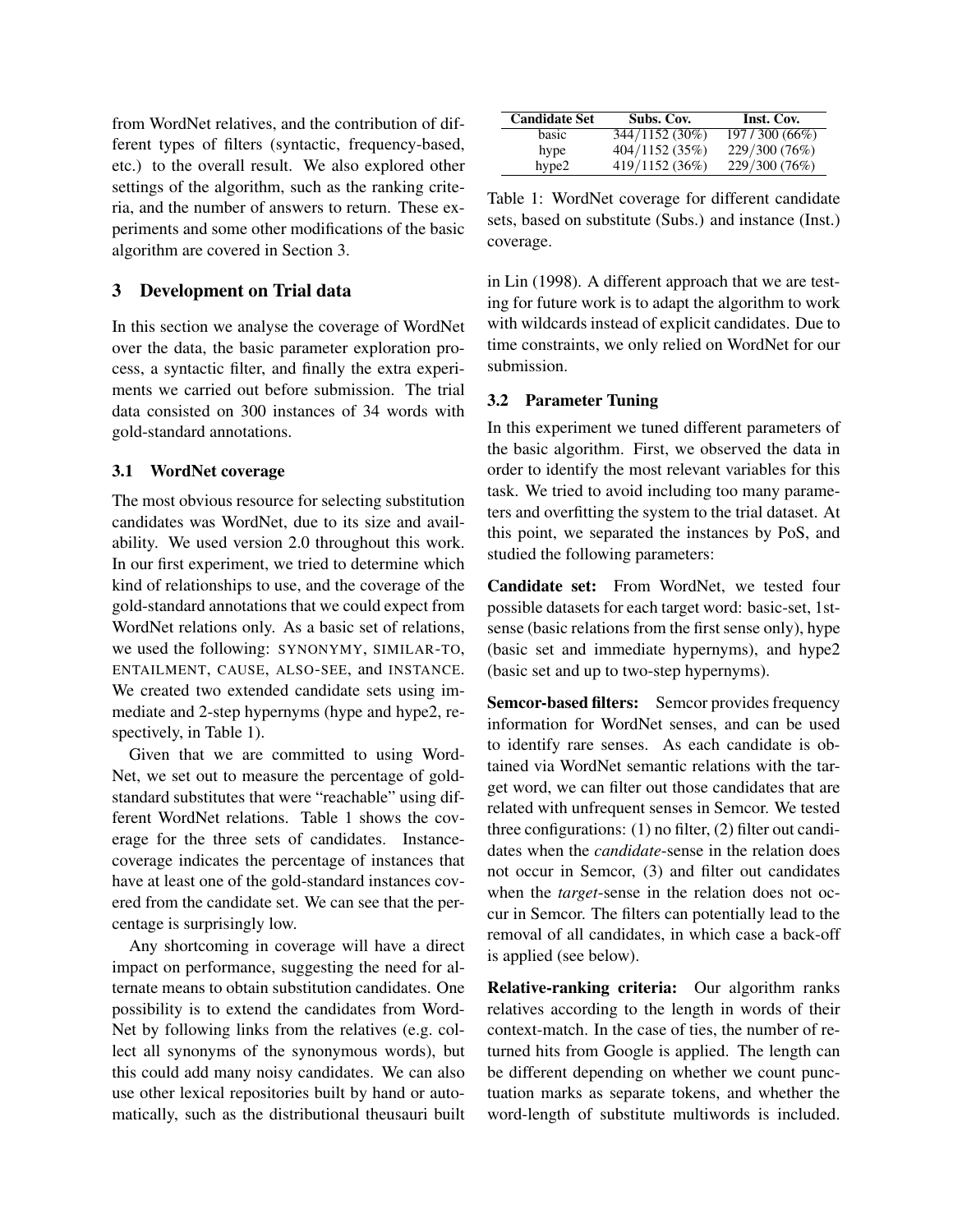We tested three options: including the target word, not including the target word (multiwords count as a single word), and not counting punctuation marks.

Back-off: We need a back-off method in case the basic algorithm does not find any matches. We tested the following: sense-ordered synonyms from WordNet (highest sense first, randomly breaking ties), and most frequent synonyms from the first system (using two corpora: Semcor and BNC).

Number of answers: We also measured the performance for different numbers of system outputs (1, 2, or 3).

All in all, we performed  $324$  ( $4x3x3x3x3$ ) runs for each PoS, based on the different combinations. The best scores for each PoS are shown in Table 2, together with the baselines. We can see that the precision is above the official WordNet baseline, but is still very low. The results illustrate the difficulty of the task. In error analysis, we observed that the performance and settings varied greatly depending on the PoS of the target word. Adverbs produced the best performance, followed by nouns. The scores were very low for adjectives and verbs (the baseline score for verbs was only 2%).

We will now explain the main conclusions extracted from the parameter analysis. Regarding the candidate set, we observed that using synonyms only was the best approach for all PoS, except for verbs, where hypernyms helped. The option of limiting the candidates to the first sense only helped for adjectives, but not for other PoS.

For the Semcor-based filter, our results showed that the target-sense filter improved the performance for verbs and adverbs. For nouns and adjectives, the candidate-sense filter worked best. All in all, applying the Semcor filters was effective in removing rare senses and improving performance.

The length criteria did not affect the results significantly, and only made a difference in some extreme cases. Not counting the length of the target word helped slightly for nouns and adverbs, and removing punctuation improved results for adjectives. Regarding the back-off method, we observed that the count of frequencies in Semcor was the best approach for all PoS except verbs, which reached their best performance with BNC frequencies.

| PoS        | <b>Relatives in Context</b> | <b>WordNet Baseline</b> |
|------------|-----------------------------|-------------------------|
| Nouns      | 18.4                        | 14.9                    |
| Verbs      | 6.7                         | 2.0                     |
| Adjectives | 9.6                         | 7.5                     |
| Adverbs    | 31.1                        | 29.9                    |
| Overall    | 44                          | 104                     |

Table 2: Experiments to tune parameters on the trial data, based on the BEST metric. Scores correspond to precision (which is the same as recall).

Finally, we observed that the performance for the BEST score decreased significantly when more than one answer was returned, probably due to the difficulty of the task.

#### 3.3 Syntactic Filter

After the basic parameter analysis, we studied the contribution of a syntactic filter to remove those candidates that, when substituted, generate an ungrammatical sentence. Intuitively, we would expect this to have a high impact for verbs, which vary considerably in their subcategorisation properties. For example, in the case of the (reduced) target *If we order our lives well ...*, the syntactic filter should ideally disallow candidates such as *If we range our lives well ...*

In order to apply this filter, we require a parser which has an explicit notion of grammaticality, ruling out the standard treebank parsers. We experimented briefly with RASP, but found that the English Resource Grammar (ERG: Flickinger (2002)), combined with the PET run-time engine, was the best fit for out needs. Unfortunately we could not get unknown word handling working within the ERG for our submission, such that we get a meaningful output for a given input string only in the case that the ERG has full lexical coverage over that string (we will never get a spanning parse for an input where we are missing lexical entries). As such, the syntactic filter is limited in coverage only to strings where the ERG has lexical coverage.

Ideally, we would have tested this filter on trial data, but unfortunately we ran out of time. Thus, we simply eyeballed a sample of examples, and we decided to include this filter in our final submission. As we will see in Section 4, its effect was minimal. We plan to perform a complete evaluation of this module in the near future.